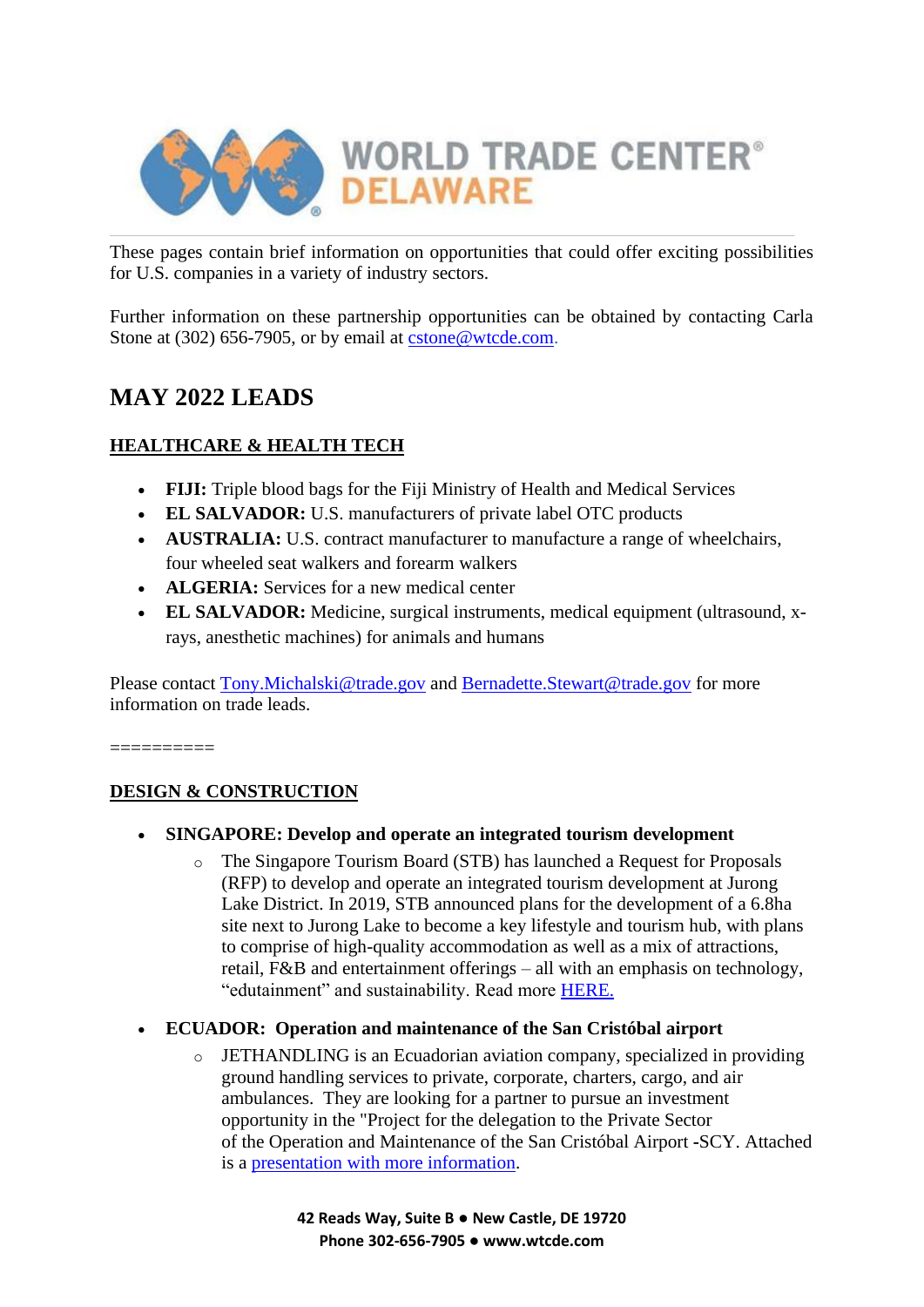### • **JAMAICA: Seeking US building construction and civil engineering firm participation**

o Invitation of bids has been extended for the construction of New Houses of Parliament at National Heroes Park in Kingston, Jamaica. The Jamaican Urban Development Corporation is seeking US building construction, and civil engineering firm participation in this project which is funded by the government of Jamaica. The deadline has been extended to June 28, 2022. Please contact [Danielle Barnes](mailto:barnesde@state.gov) at [barnesde@state.gov](mailto:barnesde@state.gov) for more information. You may view the tender by clicking [here](https://lnks.gd/l/eyJhbGciOiJIUzI1NiJ9.eyJidWxsZXRpbl9saW5rX2lkIjoxMDksInVyaSI6ImJwMjpjbGljayIsImJ1bGxldGluX2lkIjoiMjAyMjA1MTAuNTc3MDk4OTEiLCJ1cmwiOiJodHRwczovL3d3dy5nb2plcC5nb3Yuam0vZXBwcy9wcmVwYXJlQWR2YW5jZWRTZWFyY2guZG8_dHlwZT1jZnRGVFMifQ.D7NM6dw6LYejD1zj4rvuGzEQ4VVPKUWWPYMKS9kFsKs/s/375238915/br/131107948229-l) and entering "parliament" in the title section of the search bar.

### • **PAPAU NEW GUINEA: Construction of a health center**

 $\circ$  Invitation for bids is open for interested bidders from eligible source countries of the Asian Development Bank (ADB) for the construction of a Health Center in the Central Province of Papua New Guinea (PNG). The government of PNG has received financing from the ADB and the Department of Foreign Affairs and Trade of Australian Government towards the cost of Health Services Sector Development Project which includes the construction of Agevairu Health Center in PNG. Please contact [melisha.imar@trade.gov](mailto:melisha.imar@trade.gov) for more information.

### • **BAHAMAS: To design, build, finance, operate, maintain, and develop the Grand Bahama International Airport**

o Grand Bahama International Airport Public Private Partnership Initiative - Release Date: 28 March 2022. The government of The Bahamas is seeking experienced and qualified private sector partners to design, build, finance, operate, maintain, and develop the Grand Bahama International Airport to upgrade/replace facilities, generate traffic to grow revenue, and further enhance the quality of service at the airport site. Under this PPP Program, the airport's facilities are not being sold; the government and communities of The Bahamas will retain ownership of the airport. Documents accessible at [https://www.doabahamas.com/p3-project.](https://www.doabahamas.com/p3-project) Prospective Respondents can contact [p3airports@bahamas.com](mailto:p3airports@bahamas.com) for further clarification or email Sandiria D. Hall at U.S. Embassy Nassau with questions [HallSD2@state.gov](mailto:HallSD2@state.gov)

#### • **MONTENEGRO: To Rehabilitate and reconstruct national main roads**

o [General procurement notice](https://lnks.gd/l/eyJhbGciOiJIUzI1NiJ9.eyJidWxsZXRpbl9saW5rX2lkIjoxMTUsInVyaSI6ImJwMjpjbGljayIsImJ1bGxldGluX2lkIjoiMjAyMjA1MTAuNTc3MDk4OTEiLCJ1cmwiOiJodHRwczovL2VjZXBwLmVicmQuY29tL2RlbHRhL3ZpZXdOb3RpY2UuaHRtbD9kaXNwbGF5Tm90aWNlSWQ9MjEwOTEwOTYifQ.XdSC20dq_GcJAaEazsnjKB-R2ZV5FxP5WOxBfdN297A/s/375238915/br/131107948229-l) from the European Bank for Reconstruction and Development (EBRD) to rehabilitate and reconstruct national main roads (52km) in Montenegro. This project is financed via a EUR 66 million state loan from EBRD. See [Project Summary Document.](https://lnks.gd/l/eyJhbGciOiJIUzI1NiJ9.eyJidWxsZXRpbl9saW5rX2lkIjoxMTYsInVyaSI6ImJwMjpjbGljayIsImJ1bGxldGluX2lkIjoiMjAyMjA1MTAuNTc3MDk4OTEiLCJ1cmwiOiJodHRwczovL3d3dy5lYnJkLmNvbS93b3JrLXdpdGgtdXMvcHJvamVjdHMvcHNkL21haW4tcm9hZHMtcmVjb25zdHJ1Y3Rpb24tcHJvamVjdC5odG1sIn0.w8QbpFlCtNg9u9dLATcbzanUxegYbV_MeSrfIuRUiWk/s/375238915/br/131107948229-l)

==========

# **ENVIRONMENTAL TECHNOLOGIES**

- **BRAZIL: Automated sorting equipment for electronic waste**
	- o Seeking U.S. companies that are specialized or have developed automated sorting equipment for electronic waste. Currently, electronic waste is being processed manually. Contact: [Thales Demarchi](mailto:Thales.Demarchi@trade.gov)

**42 Reads Way, Suite B ● New Castle, DE 19720 Phone 302-656-7905 ● www.wtcde.com**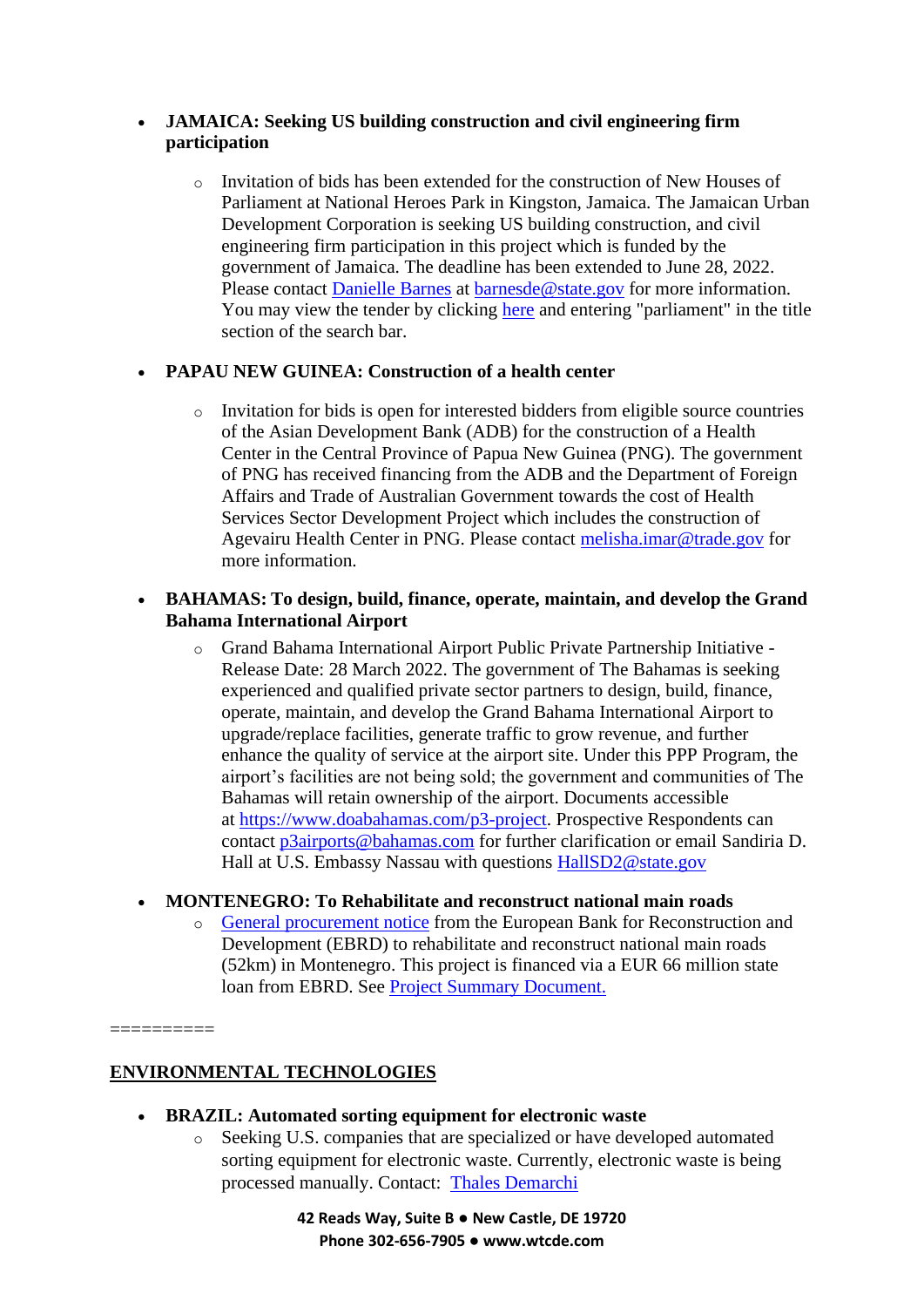#### • **BRAZIL: Seeking U.S. suppliers of storm water screens and coarse screen**

- o Aegea, the largest water/wastewater private operator in Brazil, seeking U.S. suppliers of storm water screens (for sewer overflows) and coarse screen for trash, to update and improve Rio de Janeiro's combined sewer systems. Preferably self-cleaning. Contact: [Thales Demarchi](mailto:Thales.Demarchi@trade.gov)
- **KAZAKHSTAN: Seeking water filters that can withstand 100C**
	- o SGP provides services to major Oil & Gas Operators. Seeking water filters that can withstand 100C. Would like to buy components and assemble in Uralsk as the customer requires a ST KZ certificate, therefore assembly in Kazakhstan is necessary. Contact: [Alem Abubakirova](mailto:Alem.Abubakirova@trade.gov)
- **KAZAKHSTAN: Installation of hydraulic modeling, implementation of water networks efficiency, and development planning**
	- o [RFP](https://lnks.gd/l/eyJhbGciOiJIUzI1NiJ9.eyJidWxsZXRpbl9saW5rX2lkIjoxMTUsInVyaSI6ImJwMjpjbGljayIsImJ1bGxldGluX2lkIjoiMjAyMjA1MTEuNTc3NjE4NTEiLCJ1cmwiOiJodHRwczovL2VjZXBwLmVicmQuY29tL2RlbHRhL3ZpZXdOb3RpY2UuaHRtbD9kaXNwbGF5Tm90aWNlSWQ9MjA4ODIwMjYifQ._pTxnIBgGlqw3ZA2XHsr76dEuRh_q70O0mV5YFXm_xg/s/375238915/br/131167118637-l) from EBRD to install hydraulic modeling, implementation of water networks efficiency, and development planning. This project is financed via a EUR 3.5 million loan from EBRD. [Project Summary Document](https://lnks.gd/l/eyJhbGciOiJIUzI1NiJ9.eyJidWxsZXRpbl9saW5rX2lkIjoxMTYsInVyaSI6ImJwMjpjbGljayIsImJ1bGxldGluX2lkIjoiMjAyMjA1MTEuNTc3NjE4NTEiLCJ1cmwiOiJodHRwczovL3d3dy5lYnJkLmNvbS93b3JrLXdpdGgtdXMvcHJvamVjdHMvcHNkL3NlbWV5LXdhdGVyLmh0bWwifQ.V97Dai-PJacIPPZr15OgHxB7V_stu_KTb6AEg6yn0ZQ/s/375238915/br/131167118637-l) Contact: [Janelle Weyek](mailto:Janelle.Weyek@trade.gov)
- **KOSOVO: Developing a wastewater treatment plant in South Mitrovica**
	- o General procurement [notice](https://lnks.gd/l/eyJhbGciOiJIUzI1NiJ9.eyJidWxsZXRpbl9saW5rX2lkIjoxMTcsInVyaSI6ImJwMjpjbGljayIsImJ1bGxldGluX2lkIjoiMjAyMjA1MTEuNTc3NjE4NTEiLCJ1cmwiOiJodHRwczovL2VjZXBwLmVicmQuY29tL2RlbHRhL3ZpZXdOb3RpY2UuaHRtbD9kaXNwbGF5Tm90aWNlSWQ9MjEyNzI5MDYifQ.ZFSqT_1pob5pA9xJRRge03gbQP-z2K_8joa-mxyfecU/s/375238915/br/131167118637-l) to develop a wastewater treatment plant in South Mitrovica. Project requires replacement of urban sewers and interceptors, and over 50.2 km of interceptors will be under construction along three rivers to stop the spill of wastewater. EBRD is funding this project via a EUR 15.6 million state loan. [Project Summary Document](https://lnks.gd/l/eyJhbGciOiJIUzI1NiJ9.eyJidWxsZXRpbl9saW5rX2lkIjoxMTgsInVyaSI6ImJwMjpjbGljayIsImJ1bGxldGluX2lkIjoiMjAyMjA1MTEuNTc3NjE4NTEiLCJ1cmwiOiJodHRwczovL3d3dy5lYnJkLmNvbS93b3JrLXdpdGgtdXMvcHJvamVjdHMvcHNkL21pdHJvdmljYS13YXN0ZXdhdGVyLWRldmVsb3BtZW50LXByb2plY3QuaHRtbCJ9.KArtVsTiV2nr63epgQ4p8wyD0lZ2AfirbJ4zSrYWyEU/s/375238915/br/131167118637-l) Contact: [Janelle Weyek](mailto:Janelle.Weyek@trade.gov)

#### • **KYRGYZ REPUBLIC: Improve and modernize water-services**

o \$100-million public project to improve and modernize water-services. Building on past World Bank governance programs in Kyrgyz Republic, the [Climate](https://lnks.gd/l/eyJhbGciOiJIUzI1NiJ9.eyJidWxsZXRpbl9saW5rX2lkIjoxMTksInVyaSI6ImJwMjpjbGljayIsImJ1bGxldGluX2lkIjoiMjAyMjA1MTEuNTc3NjE4NTEiLCJ1cmwiOiJodHRwczovL3Byb2plY3RzLndvcmxkYmFuay5vcmcvZW4vcHJvamVjdHMtb3BlcmF0aW9ucy9wcm9qZWN0LWRldGFpbC9QMTczNzM0In0.FfYHcn53rZJZPf5Ppg1GC2AoCiRAiej_VoB0tHRewJQ/s/375238915/br/131167118637-l)  [Resilient Water Services Project](https://lnks.gd/l/eyJhbGciOiJIUzI1NiJ9.eyJidWxsZXRpbl9saW5rX2lkIjoxMTksInVyaSI6ImJwMjpjbGljayIsImJ1bGxldGluX2lkIjoiMjAyMjA1MTEuNTc3NjE4NTEiLCJ1cmwiOiJodHRwczovL3Byb2plY3RzLndvcmxkYmFuay5vcmcvZW4vcHJvamVjdHMtb3BlcmF0aW9ucy9wcm9qZWN0LWRldGFpbC9QMTczNzM0In0.FfYHcn53rZJZPf5Ppg1GC2AoCiRAiej_VoB0tHRewJQ/s/375238915/br/131167118637-l) aims to increase access to climate-resilient water services in selected river basins, and strengthen institutional capacities for climate-resilient water management at the local and national levels. Contact: [Olga Vashchenko](mailto:Olga.Vashchenko@trade.gov)

#### • **MOLDOVA: Waste collection and a waste transfer vehicle fleet in Chisinau**

o Open [tender](https://lnks.gd/l/eyJhbGciOiJIUzI1NiJ9.eyJidWxsZXRpbl9saW5rX2lkIjoxMjAsInVyaSI6ImJwMjpjbGljayIsImJ1bGxldGluX2lkIjoiMjAyMjA1MTEuNTc3NjE4NTEiLCJ1cmwiOiJodHRwczovL2VjZXBwLmVicmQuY29tL2RlbHRhL3ZpZXdOb3RpY2UuaHRtbD9kaXNwbGF5Tm90aWNlSWQ9MTQyODkwNjYifQ.iRPHyBNAtLGSFuy9pov9jLBabIEJ90vZJZc-AIV66yc/s/375238915/br/131167118637-l) for waste collection and a waste transfer vehicle fleet in Chisinau. Project is financed via a state loan of EUR 9 million from EBRD. This tender is a part of a solid waste management program to improve the environment in Chisinau. [Project Summary Document](https://lnks.gd/l/eyJhbGciOiJIUzI1NiJ9.eyJidWxsZXRpbl9saW5rX2lkIjoxMjEsInVyaSI6ImJwMjpjbGljayIsImJ1bGxldGluX2lkIjoiMjAyMjA1MTEuNTc3NjE4NTEiLCJ1cmwiOiJodHRwczovL3d3dy5lYnJkLmNvbS93b3JrLXdpdGgtdXMvcHJvamVjdHMvcHNkL2dyZWVuLWNpdGllcy1jaGlzaW5hdS1zb2xpZC13YXN0ZS5odG1sIn0.-Wi5e1cRiie1e67D_-eyhQsXJLPCw5wCBIRuRdss6k0/s/375238915/br/131167118637-l) Contact: [Janelle Weyek](mailto:Janelle.Weyek@trade.gov)

#### • **NIGERIA: Water Supply and Sanitation Infrastructure**

o Water Sector [Opportunities](https://lnks.gd/l/eyJhbGciOiJIUzI1NiJ9.eyJidWxsZXRpbl9saW5rX2lkIjoxMjIsInVyaSI6ImJwMjpjbGljayIsImJ1bGxldGluX2lkIjoiMjAyMjA1MTEuNTc3NjE4NTEiLCJ1cmwiOiJodHRwczovL3d3dy5hZmRiLm9yZy9lbi9kb2N1bWVudHMvZ3BuLW5pZ2VyaWEtbmlnZXJpYW4tdXJiYW4td2F0ZXItc2VjdG9yLXJlZm9ybS1hbmQtYWt1cmUtd2F0ZXItc3VwcGx5LWFuZC1zYW5pdGF0aW9uLXByb2plY3Q_bWNfY2lkPWJiNjc2MGYyYjgmbWNfZWlkPWYwYmY3ZjliNjEifQ.Ti7Bo_GLhlhtMz4VzUfRoCaiK5G4mcdaZ9FtTTRTF-k/s/375238915/br/131167118637-l) via a \$124.2 Million AfDB Loan. The bidding documents for the goods and services are expected in June 2022. The project consists of the following components implemented at the Federal and State level: a) Water Supply and Sanitation Infrastructure, b) Institutional Support and Capacity Building, and c) Project Management. Contact: [Benedicta](mailto:Benedicta.Nkwoh@trade.gov)  [Nkwoh](mailto:Benedicta.Nkwoh@trade.gov)